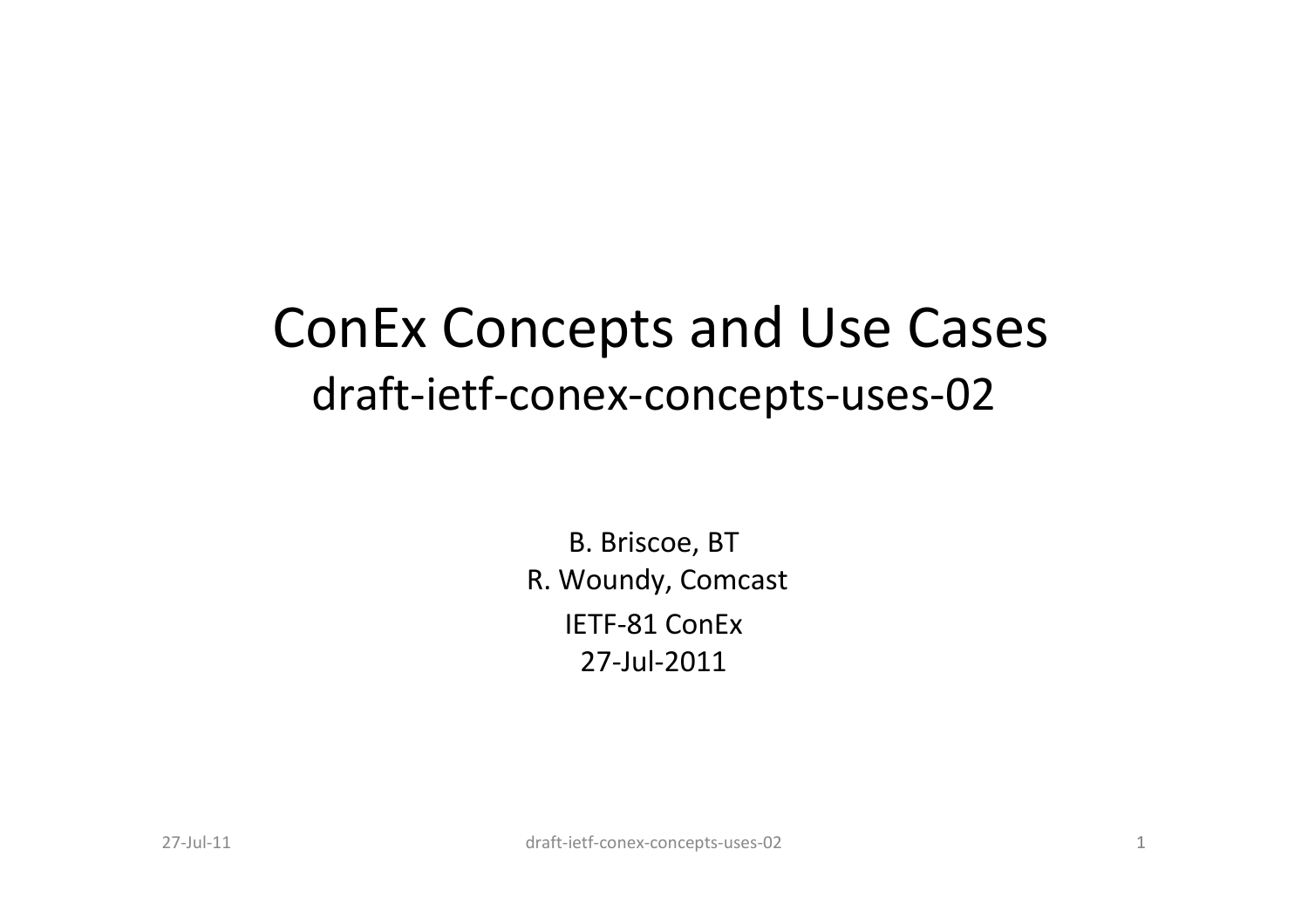## Overview

- Lest we Forget: Top Level Goal
- Status
- Changes to draft since Mar-11
- Mailing List Reaction/Contribution
- Deployment Arrangements
- Next steps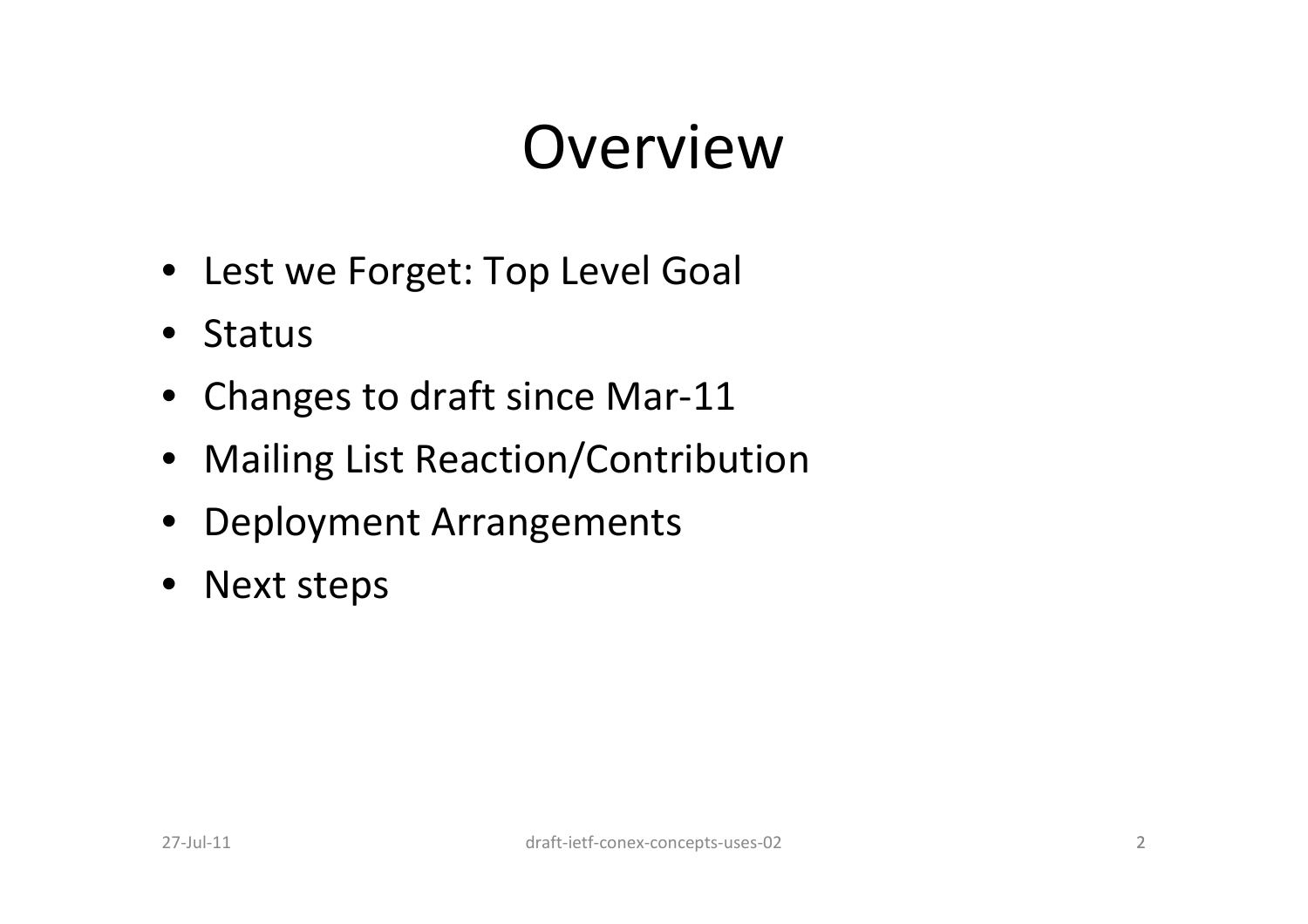#### Lest we Forget: Top Level Goal

- Leave reader with one take-away messageand the state of the state — what ConEx is good for
- and understanding of why
- wg chose traffic management
	- and the state of the state LEDBAT & QoS use-cases are consequences
	- and the state of the state  $-$  other use-cases must not confuse main message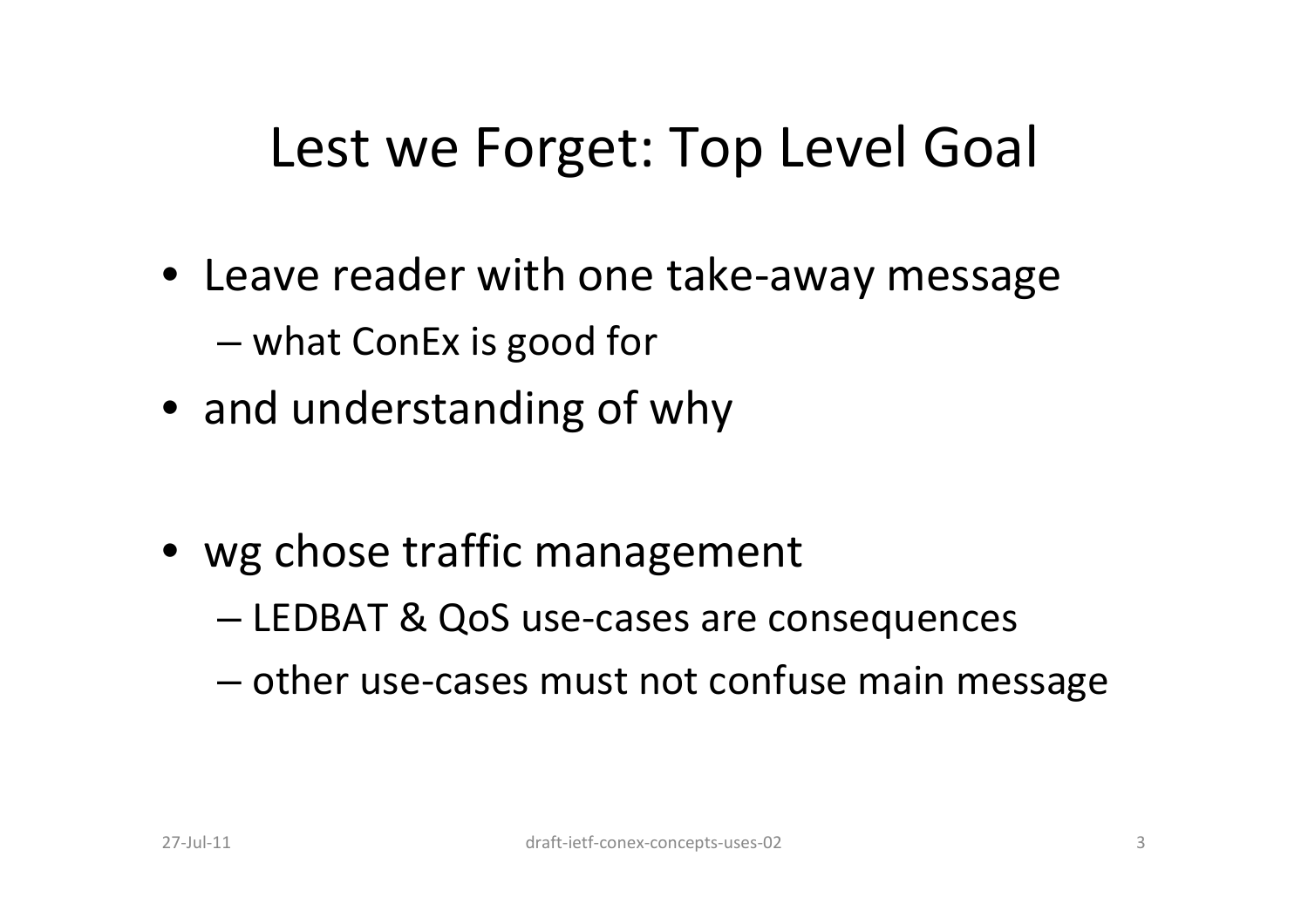#### Status

- • late
	- – $-$  chartered to submit to IESG Mar 11  $\,$
	- –draft-02 posted 11 Jul
- new editing team
	- $-$  BOD Britch  $\mathbb{Z}$ , I  $-$  Bob Briscoe & Rich Woundy
- f2f hand-over meetings (where possible)
	- and the state of the  $-$  keep the body, change the first impression
- new structure & new text pasted to list & bashed
	- and the state of the  $-$  through June/Jul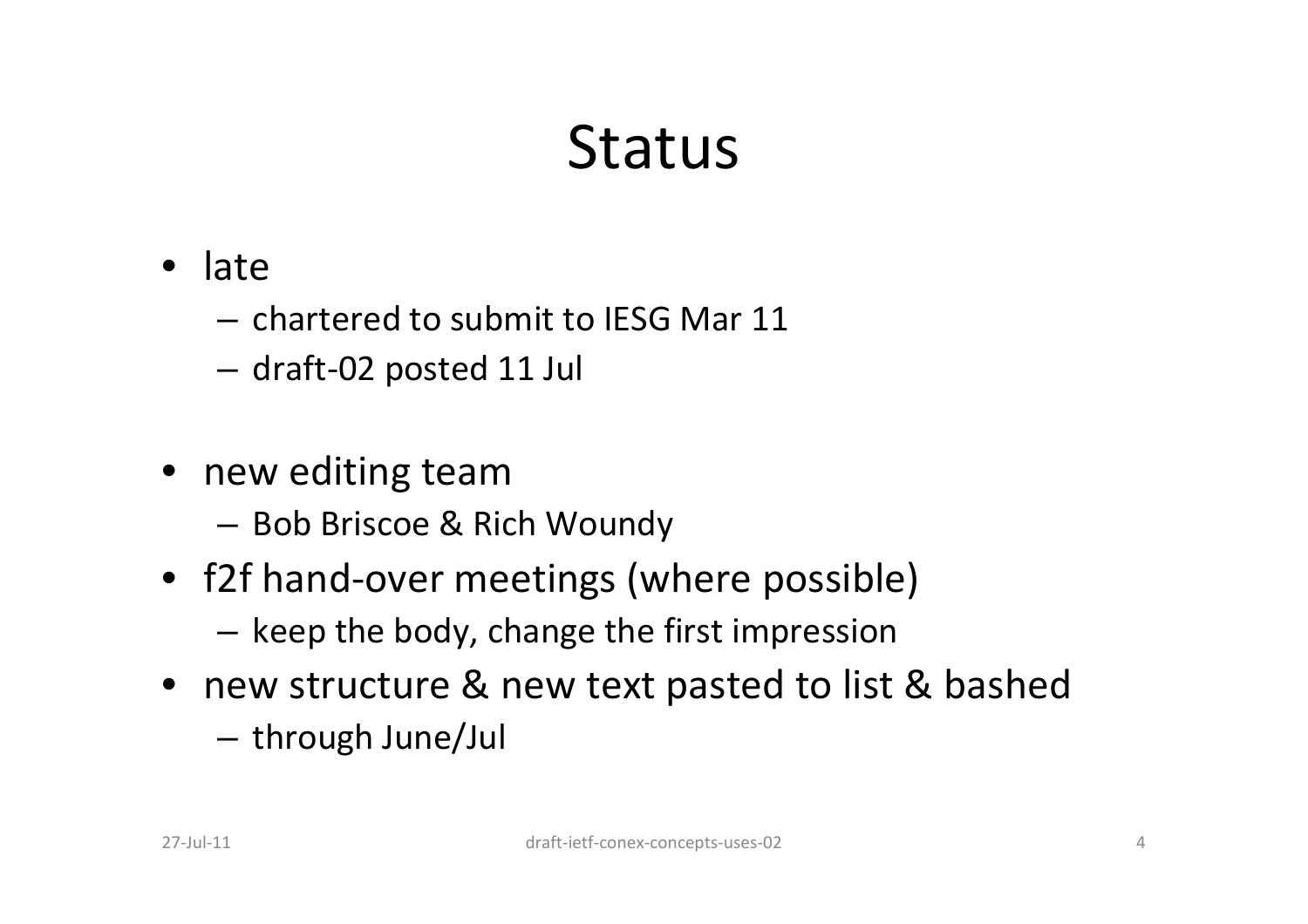#### Changes to draft since Mar-11

- Structural Changes
- Abstract & Intro
- Concepts, incl. Non-Goals & Misconceptions
- Other Use-cases
- Deployment Arrangements (discussed later)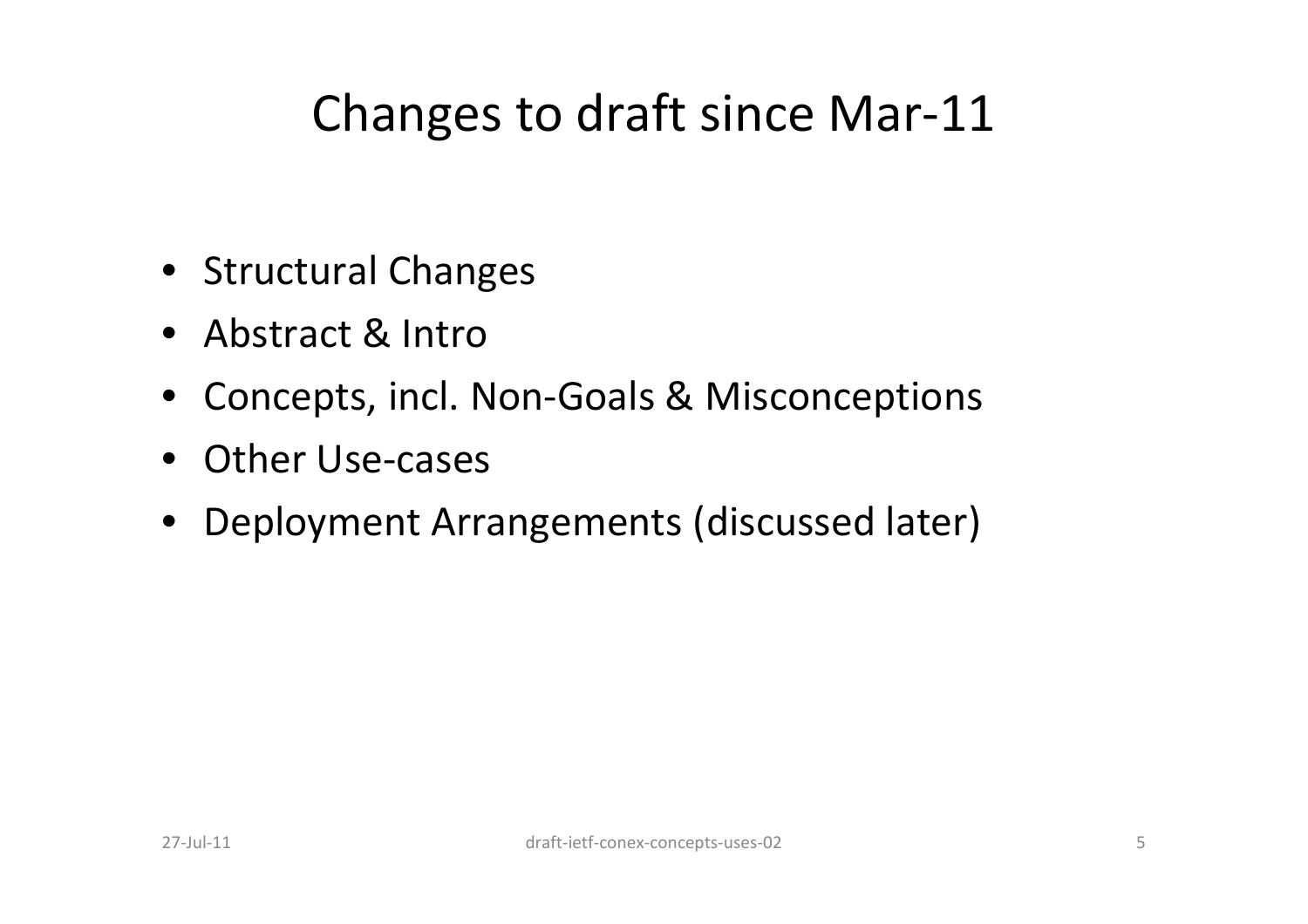## Structural Changes

- Introduced Traffic Mgmt in Intro (see next slide)
- Definitions  $\rightarrow$  Concepts (incl. formal definitions)
- Added "Non-Goals & Misconceptions" under Concepts\*
- $\bullet$  Use-cases
	- 3 main use-cases reframed as one (traffic mgmt) with 2 consequences
	- Statistical Multiplexing over Differing Timescales → Concepts
	- "Other Use-Cases" section created for brief mentions of others
	- "Accounting for Congestion" → Other/interconnection
- Self-congestion, moved from Intro  $\rightarrow$  Potential Issues
- $\bullet$ Information Security  $\rightarrow$  Security Considerations

<sup>\*</sup> plan to move again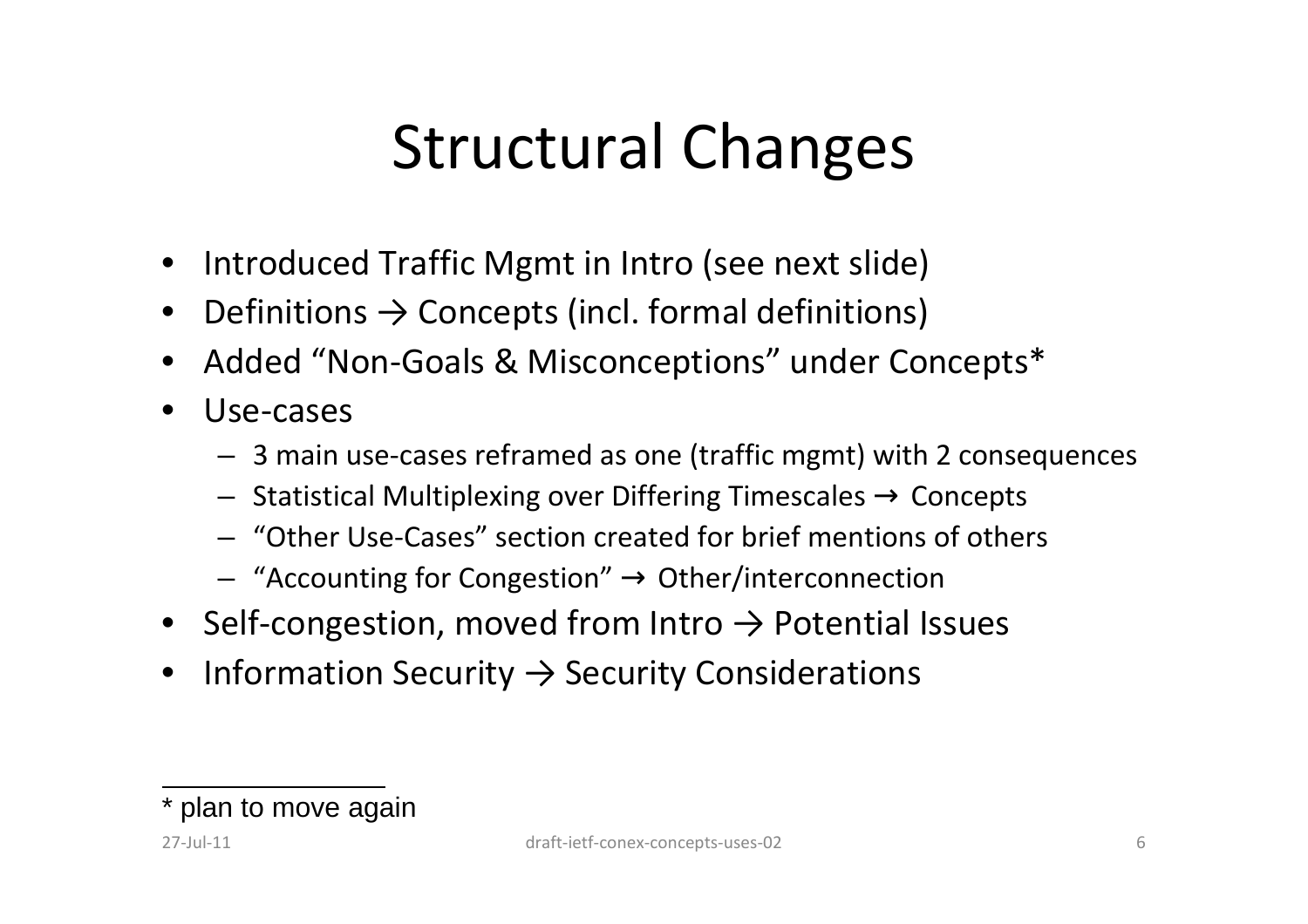## Current Structure

- 1. Introduction
- 2. Concepts
- 3. Traffic Management
- 4. Exposing Congestion
- 5. ConEx Use-Cases
- 6. Deployment Arrangements
- 7. Potential Issues or Non-Issues
- 8. Security Considerations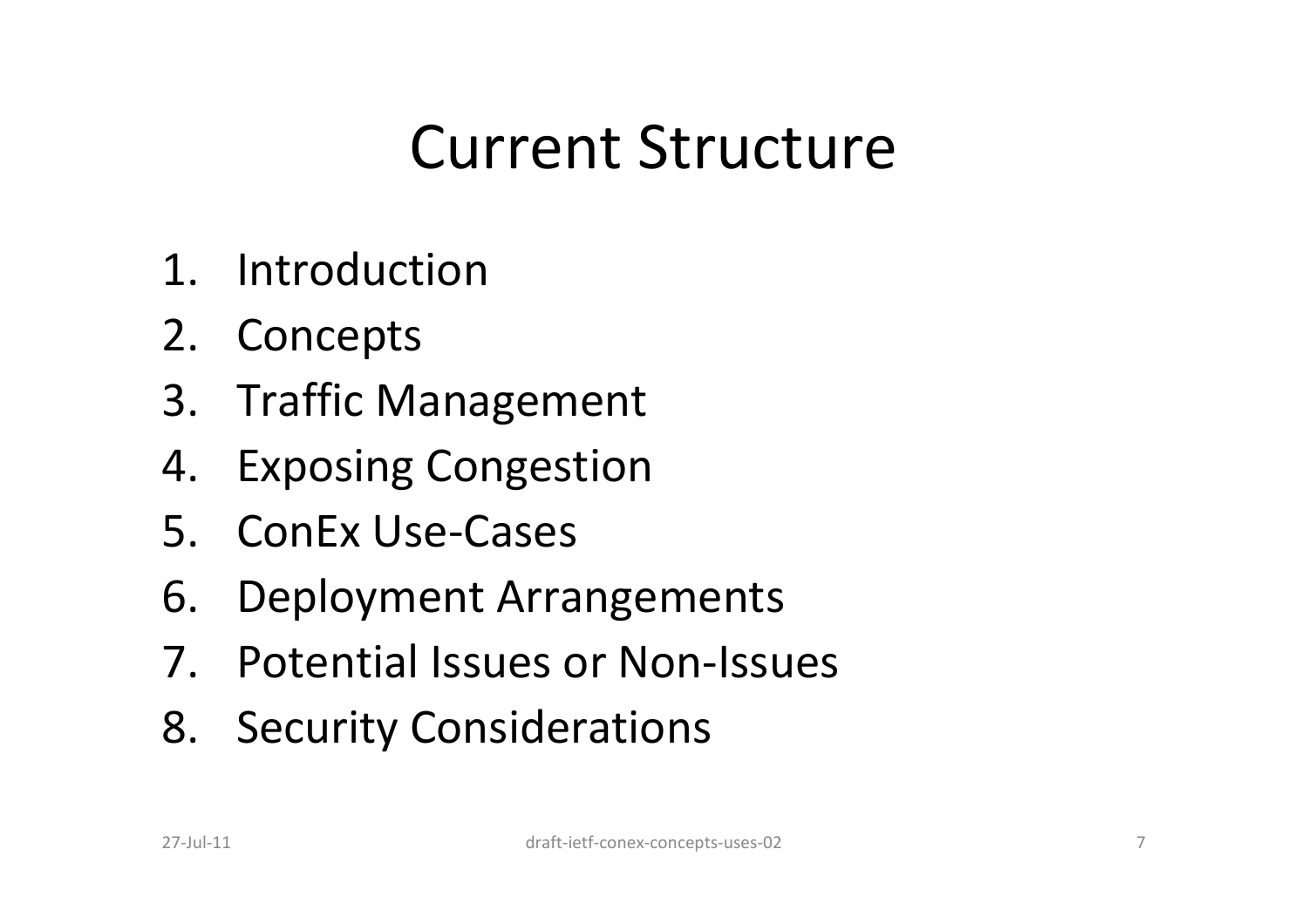#### Abstract & Intro

•Doc as entry-point to ConEx documentation

 $\bullet$ Summarised abstract-mech



- Figure 1: Where the ConEx Protocol Fits in the Internet Architecture
- $\bullet$ Focused to reflect traffic mgmt story in body
- •Deferred definition of congestion  $\rightarrow$ §2
- •Deferred overprovisioning argument  $\rightarrow$ §2
- •Avoided justifying Traffic Mgmt, just "it exists"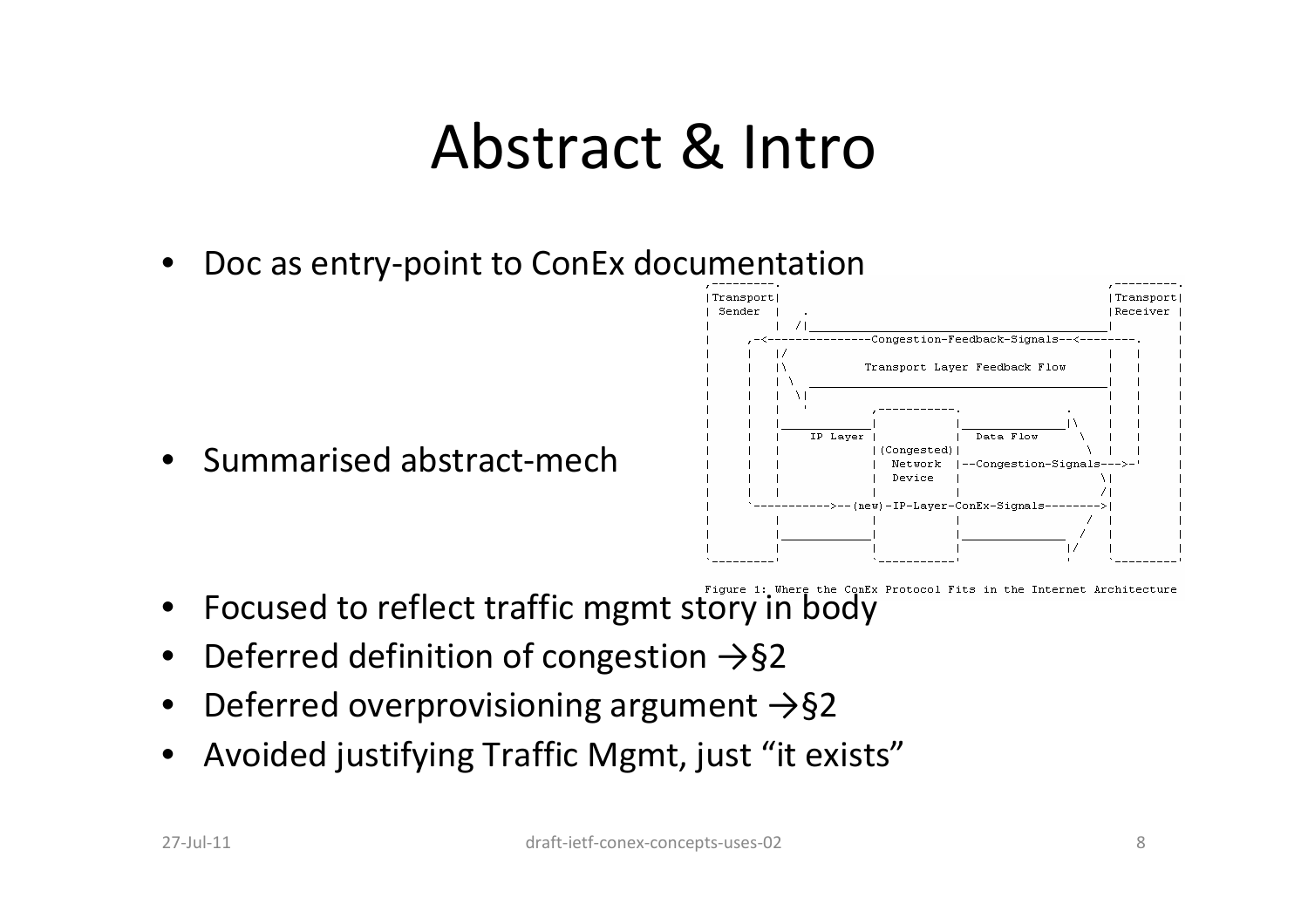## **Concepts**

- • Concepts
	- – preceded definitions with explanatory text on main concepts (next slide)
	- and the state of the congestion definition now consistent with abstract-mech
- Added Non-Goals & Misconceptions
	- 1. not fine-grained congestion control by operator
	- 2. enforcing per-flow fairness considered harmful
	- 3. not substituting for capacity planning
	- 4. not eliminating all congestion
	- **Links of the Company** not included: ultisation vs congestion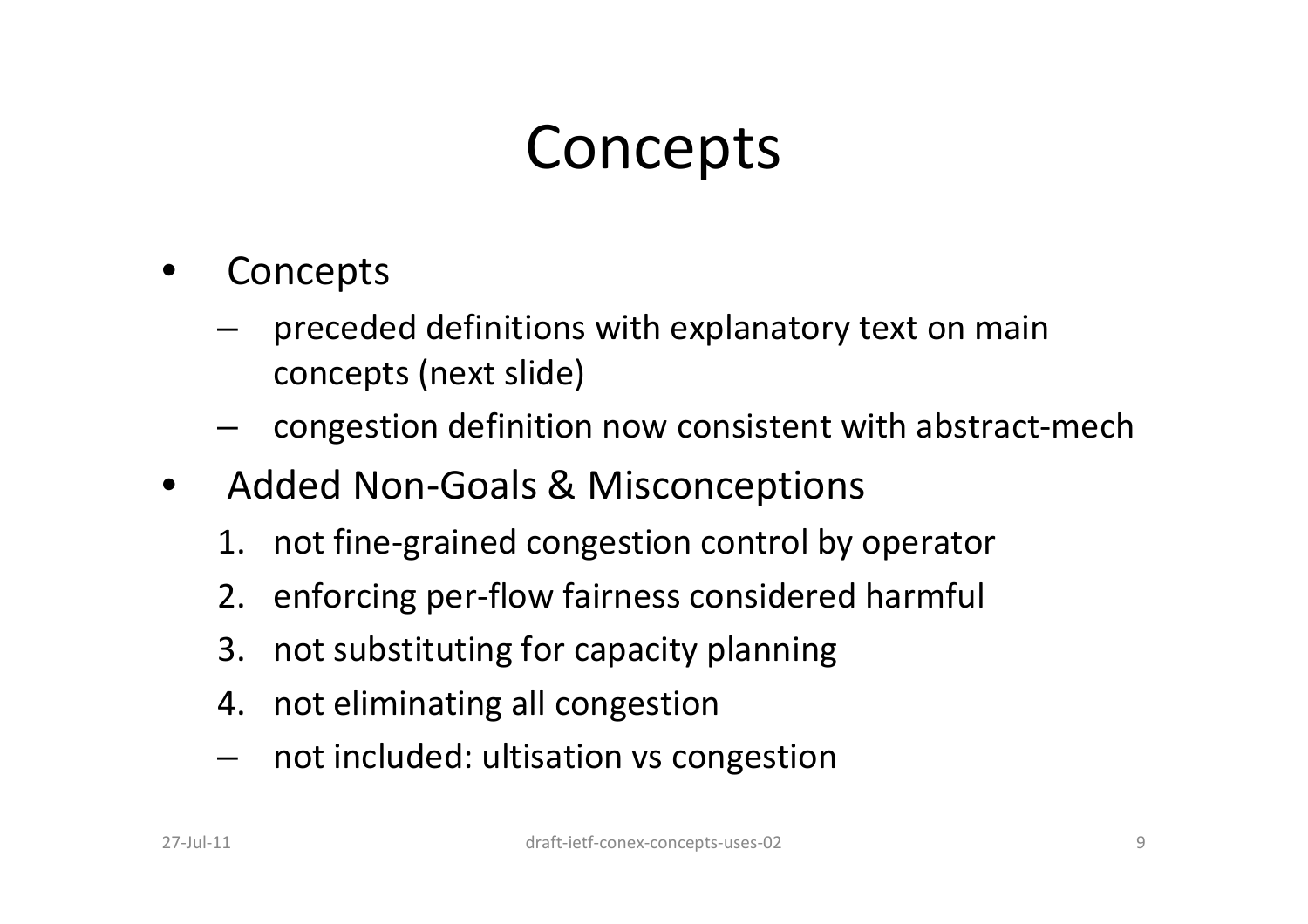# Main Concepts

• accountability and the state of the state - too little capacity meets too much  $\begin{array}{|c|c|c|c|c|}\hline \ \ \hline \end{array}$ – $-$  congestion • a property of the link or path– $-$  congestion-volume • a property of the traffic• per user, per network• user's contribution to congestion  $_{0.01\%}$  marking congestion-volume  $\frac{3MP}{3}$  marked or dropped bit-ratetimecongestiontime10GB1MB1MB300MB 100MB1%0.01%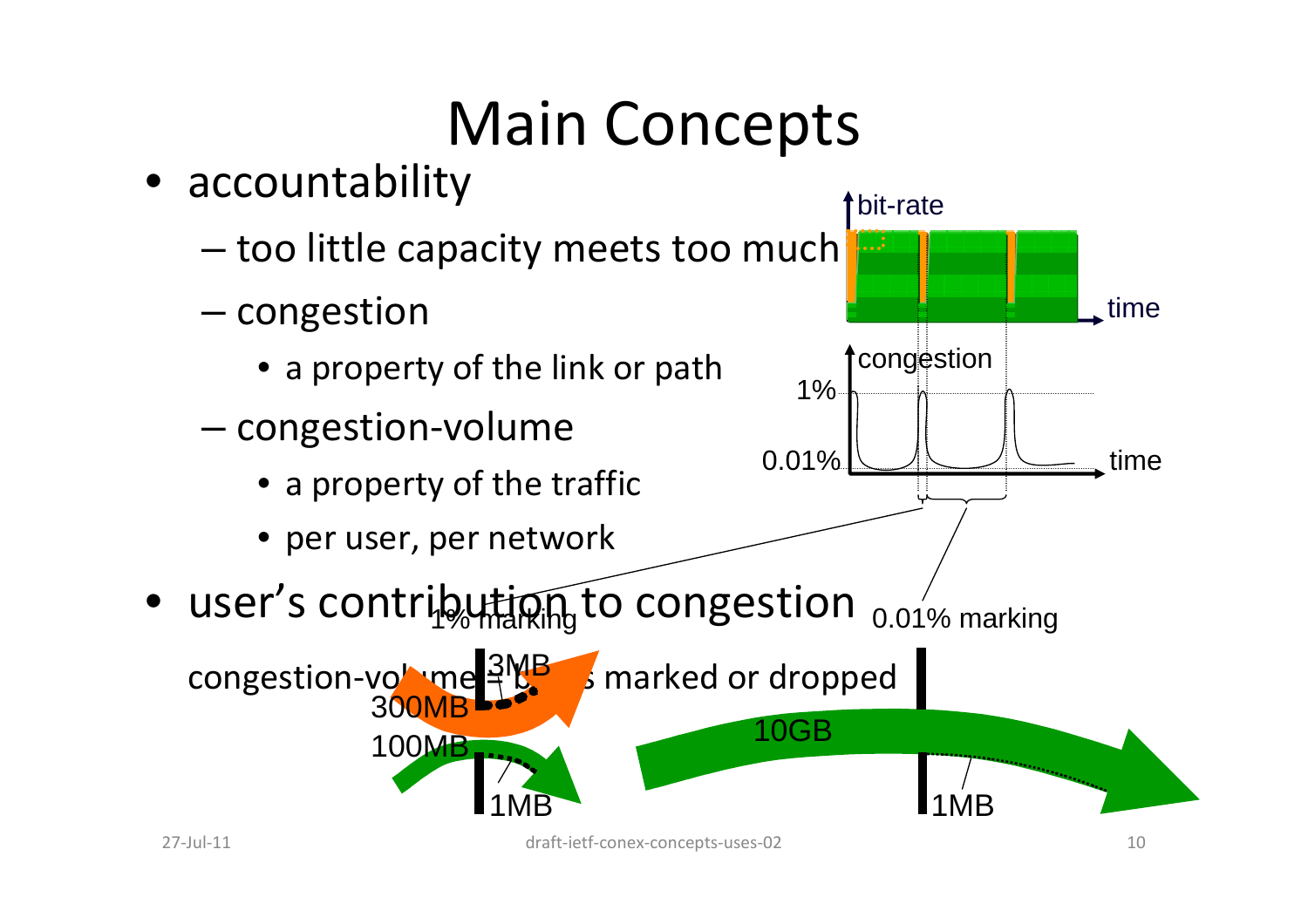#### Use-cases

- 3 main use-cases reframed as one: traffic management
	- with 2 consequential use-cases:
		- incentivises LEDBAT
		- informs intra-class QoS
- Statistical Multiplexing over Differing Timescales
	- a property of ConEx used in the other use-cases
		- belongs under Concepts
	- introduced a little in Intro & under Traffic mgmt
		- still need a brief explanation of this under Concepts too
- "Other Use-Cases" section created to contain
	- Preventing congestion collapse
	- Inform Inter-Operator Contracts
	- Inform Capacity Provisioning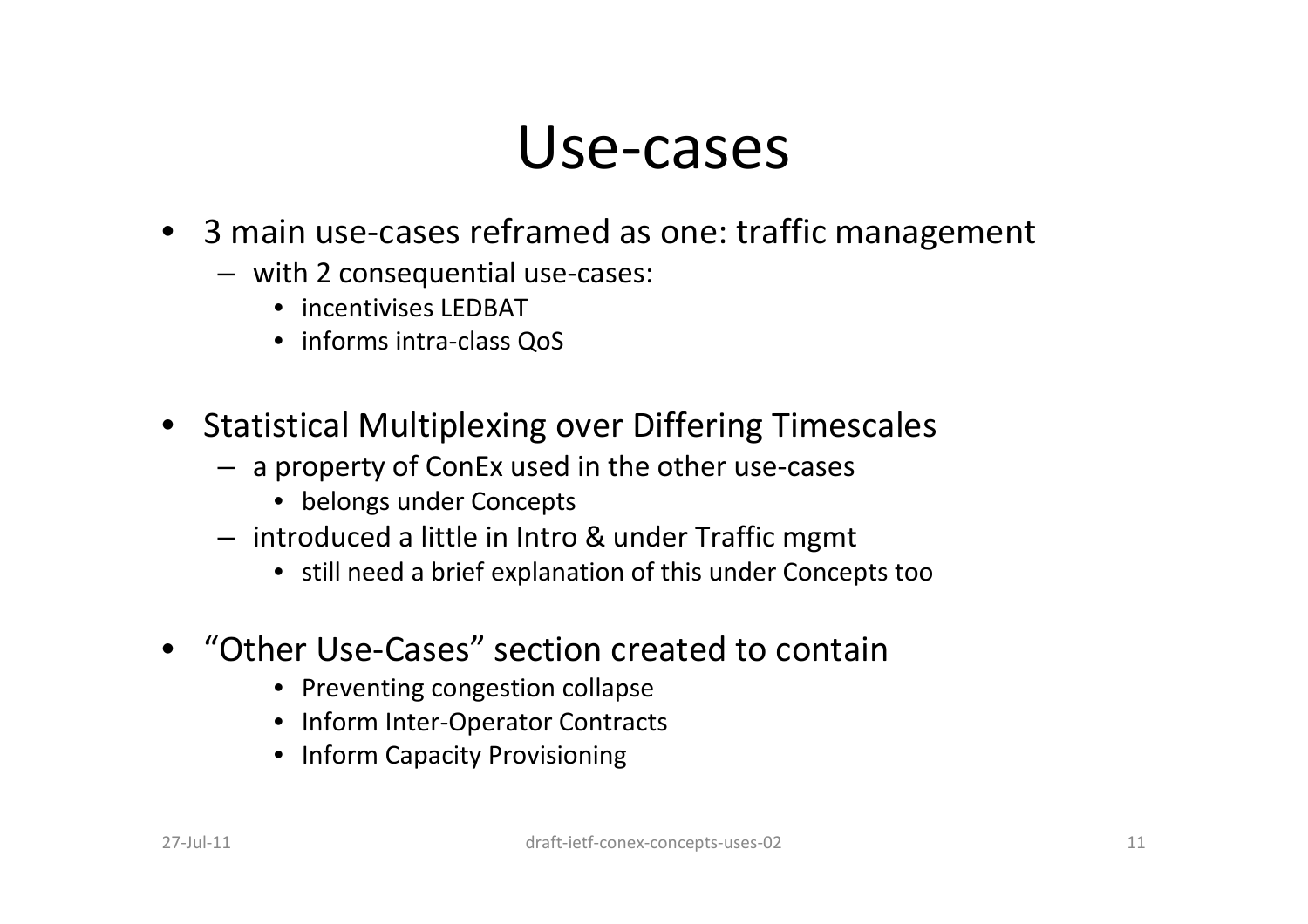# Mailing List response/contribution

- Full reviews: Nandita, Alissa, Mikael
- Substantial continuous reviews
	- Michael M, John L, Toby, Phil, Georgios, Dave McD
- Re-rewrite of Intro
	- and diagram bashing
- • Mechanism
	- tradeoff: concrete explanation vs prejudging decision s
- Terminology
	- $-$  freedom  $\hat{ }$  blame  $\hat{ }$
	- transport sender/receiver
	- traffic management
- Structuring main use-cases as sequential
- Non-Goals nearer end
	- advert in "Concepts"
- $\bullet$ Improved structure…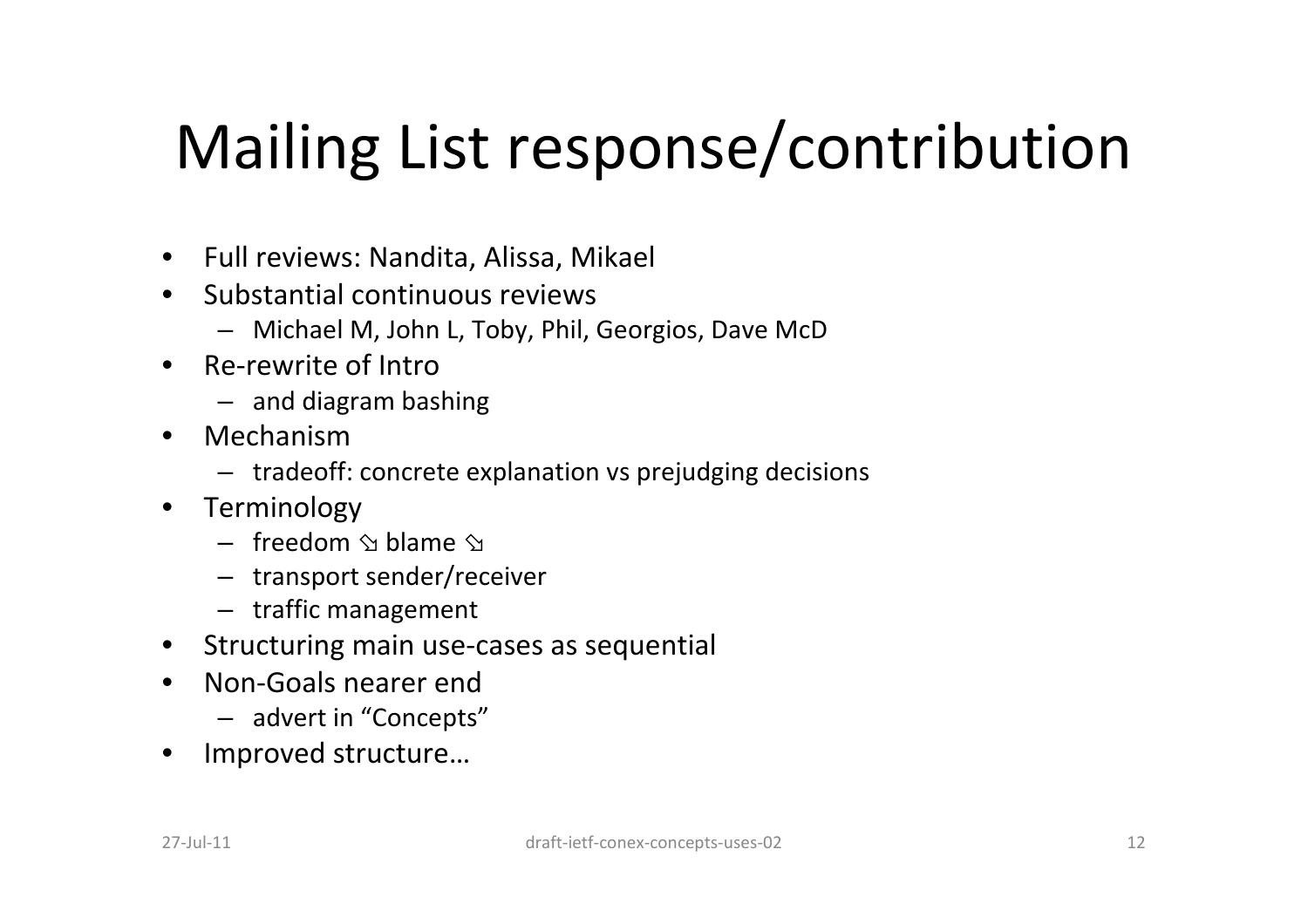# Proposed Structure

- 1. Introduction
- 2. Concepts
	- 1. Definitions
- 3. Core Use Case: Informing Congestion Mana 4.<br>1. History
	- 1. History
	- 2. Existing Approaches
	- 3. Drawbacks of Existing Approaches
	- 4. Use Case Description
- 4. Other Use Cases
	- 1. Creating Incentives for Scavenger Transports
	- 2. Supporting Intra-Class Quality of Service
	- 3. Preventing Congestion Collapse
	- 4. Informing Inter-Operator Contracts
	- 5. Informing Capacity Provisioning
- 5. Deployment Arrangements (see next slide)
- 6. Commercial Secrecy as a Potential Deployment Barrier
- 7. Non-Goals
- 8. Security Considerations, […etc]

#### Current Structure (-06)

- 1. Introduction
- 2. Concepts
	- **Definitions**
- 3. Traffic Management
	- **Exposing Congestion**
	- **CONEX USE-Cases**<br>1. Inform the Operator's 1
		- 1. Inform the Operator's Traffic Management
		- 2. Consequence: Incentivise Scavenger Transports<br>3. Consequence: User-Controlled Intra-Class QoS
		- 3. Consequence: User-Controlled Intra-Class QoS
		- 4. Other Use-Cases
- 6. Deployment Arrangements
- 7. Potential Issues or Non-Issues
- 8. Security Considerations, […etc]

- • Alissa Cooper becomes doc editor (prize for proposing this :)
- • outstanding issue:
	- introduce downstream congestion & ECN early (§2) or late (e.g. §4.4)?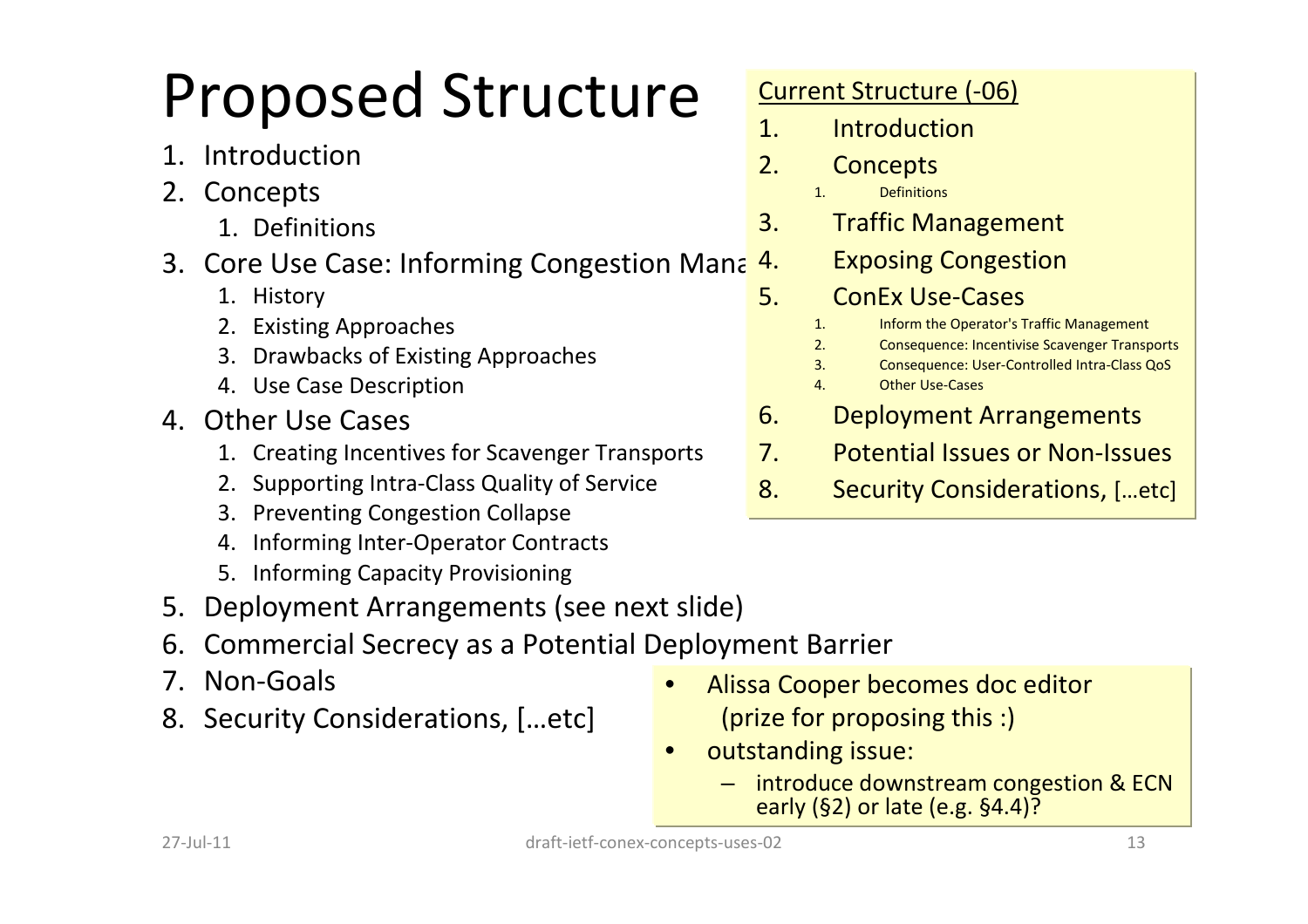# Deployment Arrangements

- $\bullet$  Recall top level goal
	- – one take-away message on what ConEx is good for and understanding of why…
		- …and believable initial deployment
- •in Prague we promised to add this
- made an attempt, but it won't work, it can't work $\bullet$ 
	- deployment is about mechanism components
	- –a huge lump to add to a doc that was avoiding mechanism
- $\bullet$  alternative proposal, 3 informational drafts:
	- 1. ConEx Concepts and Use-Cases
	- 2. ConEx Abstract Mechanism
	- 3. ConEx Single Network Deployment Scenarios
		- •#2 is prerequisite for #3
		- brief section in #1 summarising and pointing to #3 $\bullet$